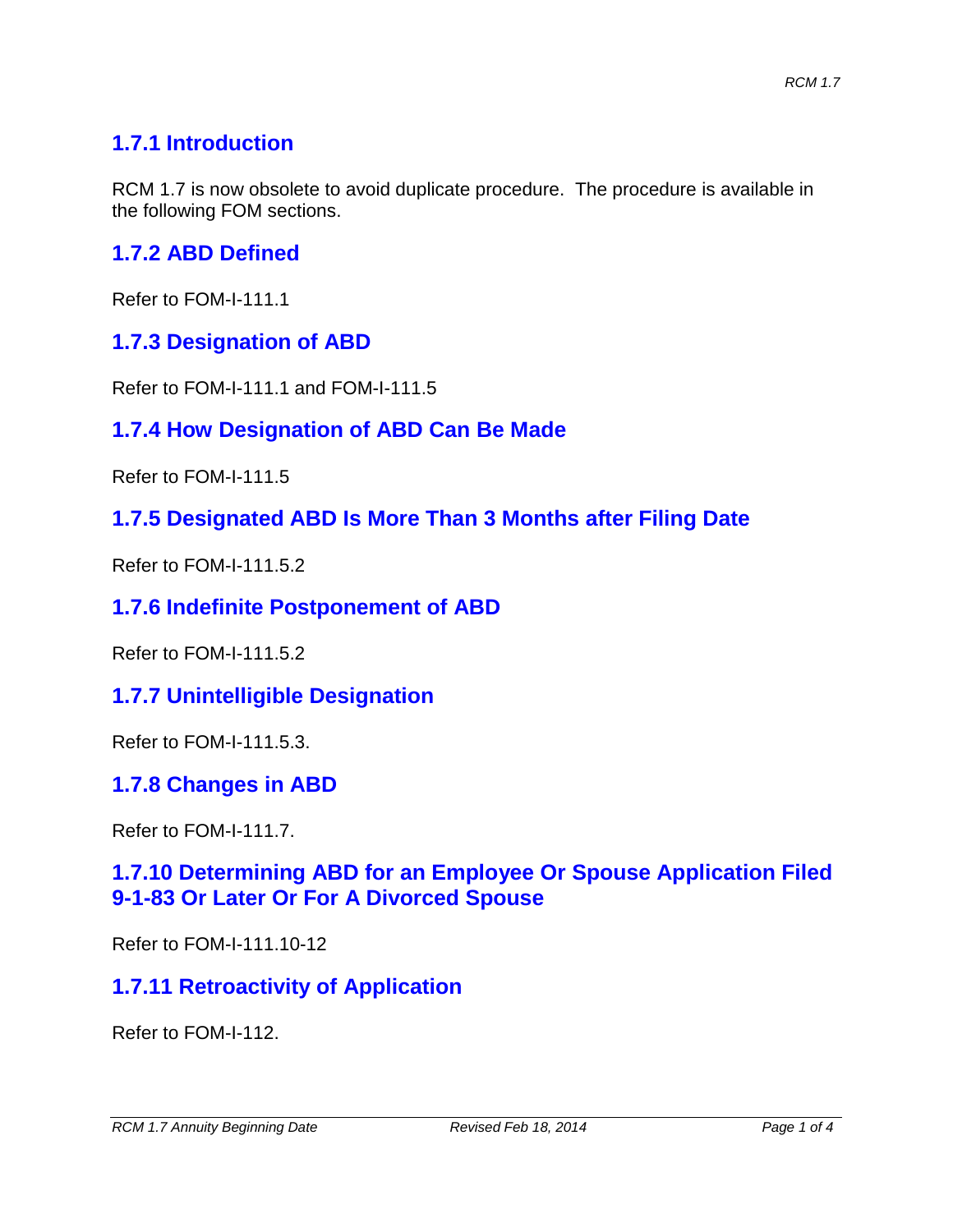## **1.7.12 Disability Waiting Period**

Refer to FOM-I-310.15.1.

## **1.7.20 Service Continued Through the Designated ABD**

Refer to FOM-I-111.6.1

## **1.7.21 Non-railroad Work Started After the Designated ABD**

Refer to FOM-I-111.6.2

**1.7.22 Effect of Cancellation Of Application**

Refer to FOM-I-110.110

**1.7.23 Applicant Dies Before Attaining Eligibility**

Refer to FOM-I-110.20.6

**1.7.24 Effect of Work on the ABD for a Disability Annuity**

Refer to FOM-I-310.15.3.

**1.7.30 Vacation Pay**

Refer to FOM-I-330.80.

### **1.7.31 U.S. Civil Service Severance Pay**

Refer to FOM 214.1

## **1.7.32 Government Annual Sick Leave Payments**

Refer to FOM 214.1.

## **1.7.33 Separation, Displacement, Severance and Similar Payments**

Refer to RCM 5.3.34.

## **1.7.34 Remuneration Paid For the Lost From Railroad**

Refer to RCM 5.3.30.